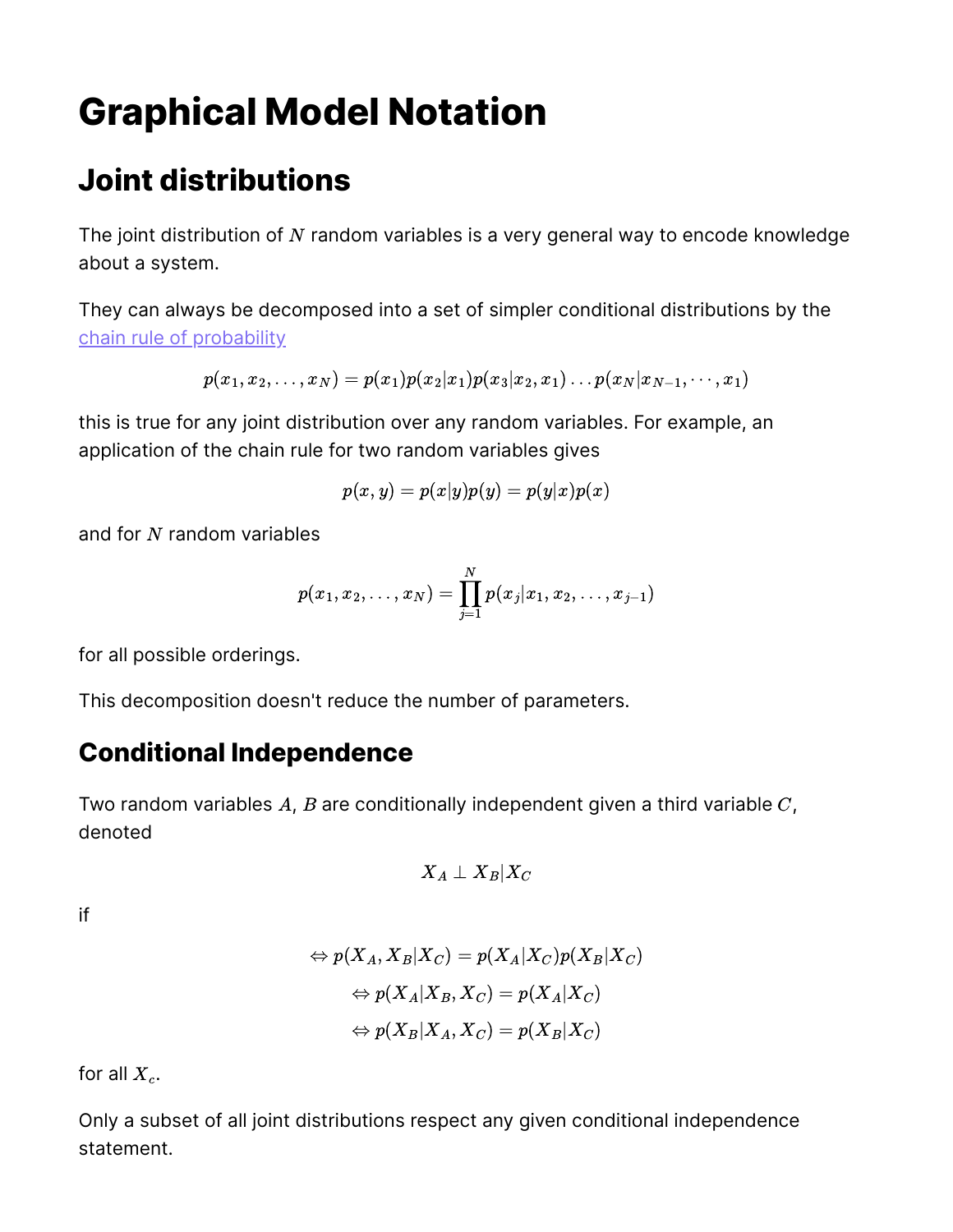## **Graphical models**

Probabilistic graphical models are a concise way to specify and reason about conditional independencies, without worrying about the detailed form of the distribution. There are three flavours:

- Undirected graphs
- Factor graphs
- Directed graphs

This couse will focus on directed models, since they are the most commonly encountered, and are relatively more interpretable.

## **Directed acyclic graphical models**

A directed graphical model implies a restricted factorization of the joint distribution. In a DAG, variables are represented by nodes, and edges represent dependence.

As above, for any joint distribution of random variables  $x_1, x_2, \ldots, x_N$ , we can write:

$$
p(x_1,x_2,\dots,x_N) = \prod_{j=1}^N p(x_j|x_1,x_2,\dots,x_{j-1})
$$

for any ordering of the nodes, where  $p(x_1|x_0) = p(x_1)$ .

The meaning of any particular [directed acyclic graphical model](https://en.wikipedia.org/wiki/Graphical_model#Bayesian_network) D is that

$$
p(x_1,x_2,\ldots,x_N)=\prod_{i=1}^Np(x_i|{\rm parents}_M(x_i))
$$

where  $\operatorname{parents}_M(x_i)$  is the set of nodes with edges pointing to  $x_i.$ 

In other words, the joint distribution of a DAGM factors into a product of local conditional distributions, where each node (a random variable) is conditionally dependent on its parent node(s), which could be empty.

For example, the graphical model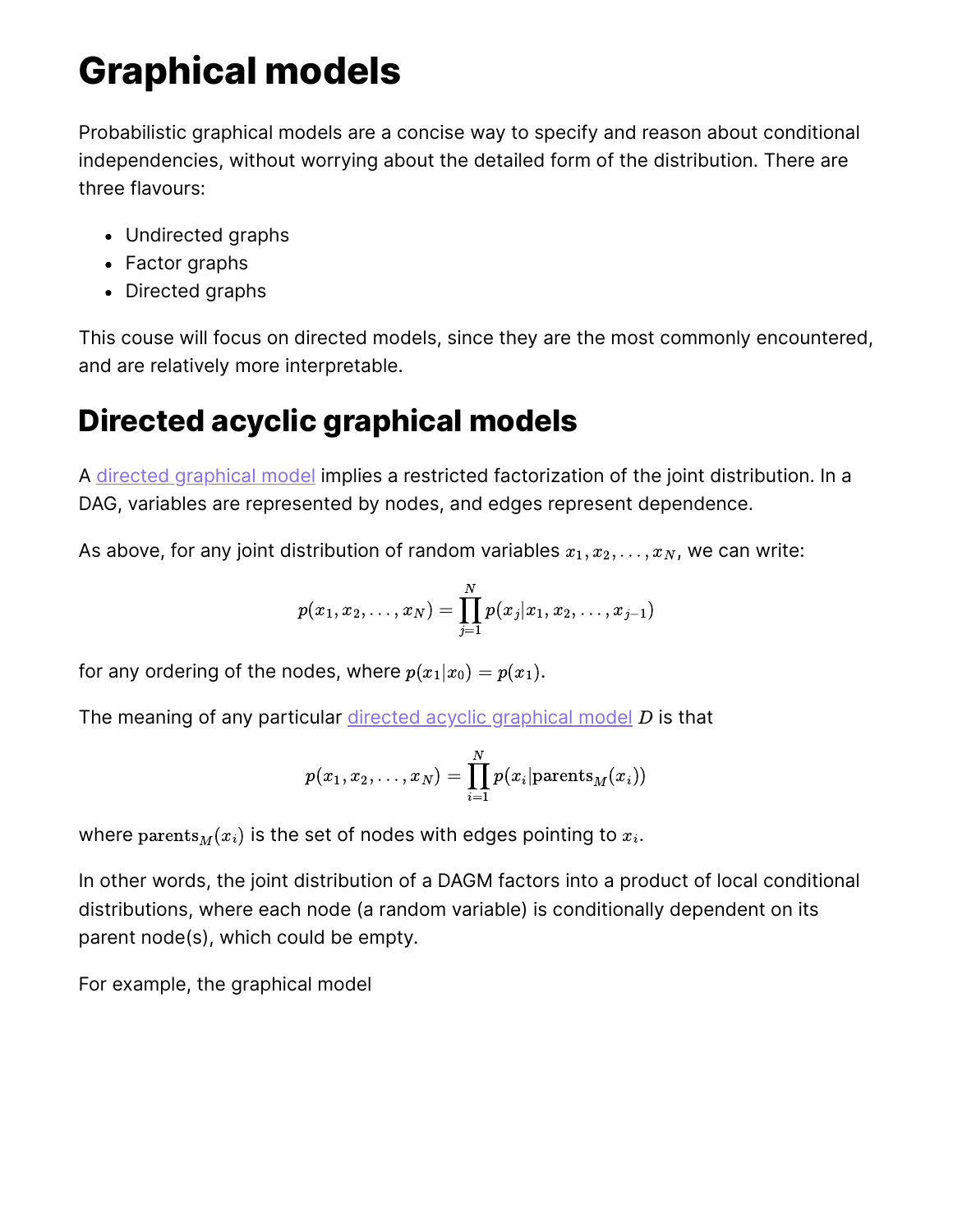

corresponds to the following factorization of the joint distribution:

 $p(x_{1,...,6}) = p(x_1)p(x_2|x_1)p(x_3|x_1)p(x_4|x_2)p(x_5|x_3)p(x_6|x_2,x_5)$ 

Suppose each is  $x_i$  is a binary random variable.



where each conditional probabilty table with  $K$  parents requires  $2^K$  parameters.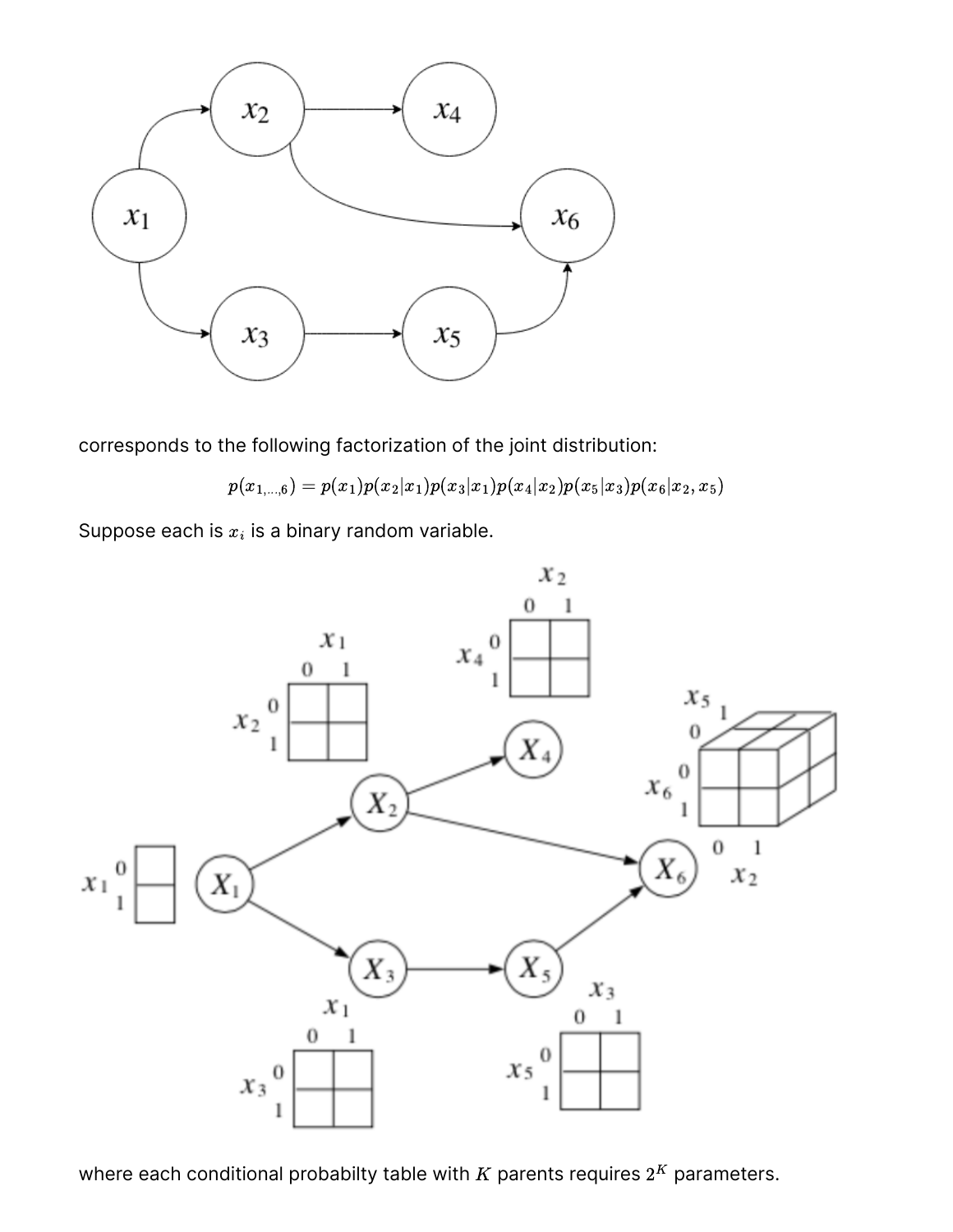If we allow all possible conditional dependencies, that corresponds to a fully-connected DAG:



In general, it's computationally infeasible to work with fully-flexible distributions like this one, both because of the computational burden, and because it's hard to fit so many parameters accurately.

We can reduce the number of parameters in a model, and also reduce the computational burden of making inferences by introducing conditional independencies. This might not be a bad approximation in some settings.

### **Grouping variables**

We can always group variables together into one bigger variable.

$$
p(x_i,x_{\pi_i})=p(x_{\pi_i})p(x_i|x_{\pi_i})
$$

as